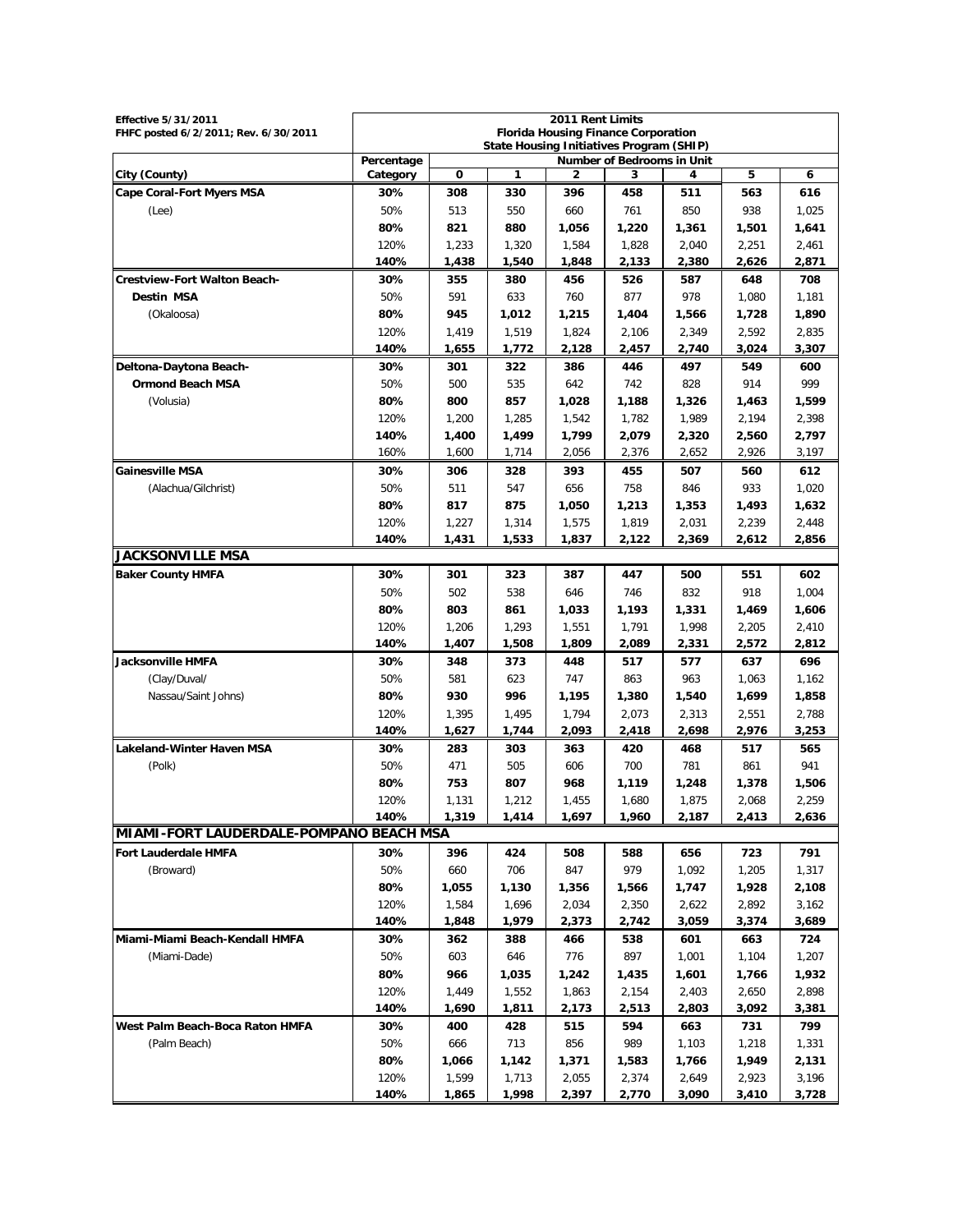| 2011 Rent Limits<br><b>Effective 5/31/2011</b> |                                                 |                |                                                                                        |                |                |                |                |                |  |  |
|------------------------------------------------|-------------------------------------------------|----------------|----------------------------------------------------------------------------------------|----------------|----------------|----------------|----------------|----------------|--|--|
| FHFC posted 6/2/2011; Rev. 6/30/2011           |                                                 |                | <b>Florida Housing Finance Corporation</b><br>State Housing Initiatives Program (SHIP) |                |                |                |                |                |  |  |
|                                                | Percentage<br><b>Number of Bedrooms in Unit</b> |                |                                                                                        |                |                |                |                |                |  |  |
| City (County)                                  | Category                                        | 0              | 1                                                                                      | 2              | 3              | 4              | 5              | 6              |  |  |
| <b>Naples-Marco Island MSA</b>                 | 30%                                             | 377            | 404                                                                                    | 485            | 560            | 625            | 690            | 754            |  |  |
| (Collier)                                      | 50%                                             | 628            | 673                                                                                    | 808            | 933            | 1,041          | 1,149          | 1,256          |  |  |
|                                                | 80%                                             | 1,006          | 1,078                                                                                  | 1,293          | 1,493          | 1,666          | 1,838          | 2,010          |  |  |
|                                                | 120%                                            | 1,509          | 1,617                                                                                  | 1,941          | 2,241          | 2,499          | 2,758          | 3,015          |  |  |
|                                                | 140%                                            | 1,760          | 1,886                                                                                  | 2,264          | 2,614          | 2,915          | 3,218          | 3,518          |  |  |
| North Port-Bradenton-Sarasota MSA              | 30%                                             | 341            | 365                                                                                    | 438            | 506            | 565            | 623            | 680            |  |  |
| (Manatee/Sarasota)                             | 50%                                             | 567            | 608                                                                                    | 730            | 842            | 940            | 1,037          | 1,134          |  |  |
|                                                | 80%                                             | 907            | 972                                                                                    | 1,167          | 1,348          | 1,503          | 1,659          | 1,814          |  |  |
|                                                | 120%                                            | 1,362          | 1.459                                                                                  | 1,752          | 2,022          | 2,256          | 2,490          | 2,721          |  |  |
|                                                | 140%                                            | 1,589          | 1,702                                                                                  | 2,044          | 2,359          | 2,632          | 2,905          | 3,175          |  |  |
| Ocala MSA                                      | 30%                                             | 262            | 281                                                                                    | 337            | 388            | 433            | 478            | 523            |  |  |
| (Marion)                                       | 50%                                             | 437            | 468                                                                                    | 562            | 648            | 723            | 798            | 873            |  |  |
|                                                | 80%                                             | 698            | 748                                                                                    | 898            | 1,037          | 1,157          | 1,277          | 1,396          |  |  |
|                                                | 120%<br>140%                                    | 1,050          | 1,125                                                                                  | 1,350          | 1,557          | 1,737<br>2,026 | 1,917          | 2,095          |  |  |
| Orlando-Kissimmee-Sanford MSA                  |                                                 | 1,225          | 1,312                                                                                  | 1,575          | 1,816          |                | 2,236          | 2,445          |  |  |
|                                                | 30%<br>50%                                      | 306<br>511     | 328                                                                                    | 393<br>656     | 455<br>758     | 507            | 560<br>933     | 612            |  |  |
| (Lake/Orange/                                  | 80%                                             | 817            | 547<br>875                                                                             |                |                | 846            |                | 1,020          |  |  |
| Osceola/Seminole)                              | 120%                                            |                |                                                                                        | 1,050          | 1,213          | 1,353          | 1,493          | 1,632          |  |  |
|                                                | 140%                                            | 1,227<br>1,431 | 1,314<br>1,533                                                                         | 1,575<br>1,837 | 1,819<br>2,122 | 2,031<br>2,369 | 2,239<br>2,612 | 2,448<br>2,856 |  |  |
| Palm Bay-Melbourne- Titusville MSA             | 30%                                             | 315            | 337                                                                                    | 405            | 466            | 521            | 575            | 628            |  |  |
| (Brevard)                                      | 50%                                             | 523            | 561                                                                                    | 673            | 777            | 867            | 957            | 1,046          |  |  |
|                                                | 80%                                             | 837            | 897                                                                                    | 1,077          | 1,244          | 1,388          | 1,531          | 1,674          |  |  |
|                                                | 120%                                            | 1,257          | 1,347                                                                                  | 1,617          | 1,866          | 2,082          | 2,298          | 2,511          |  |  |
|                                                | 140%                                            | 1,466          | 1,571                                                                                  | 1,886          | 2,177          | 2,429          | 2,681          | 2,930          |  |  |
| <b>Palm Coast MSA</b>                          | 30%                                             | 307            | 329                                                                                    | 395            | 456            | 510            | 562            | 614            |  |  |
| (Flagler)                                      | 50%                                             | 512            | 548                                                                                    | 658            | 760            | 848            | 936            | 1,023          |  |  |
|                                                | 80%                                             | 820            | 878                                                                                    | 1,053          | 1,216          | 1,357          | 1,498          | 1,638          |  |  |
|                                                | 120%                                            | 1,230          | 1,317                                                                                  | 1,581          | 1,825          | 2,037          | 2,248          | 2,457          |  |  |
|                                                | 140%                                            | 1,435          | 1,536                                                                                  | 1,844          | 2,129          | 2,376          | 2,623          | 2,866          |  |  |
| Panama City-Lynn Haven-                        | 30%                                             | 302            | 323                                                                                    | 388            | 448            | 501            | 552            | 603            |  |  |
| Panama City Beach MSA                          | 50%                                             | 503            | 539                                                                                    | 647            | 747            | 833            | 920            | 1,006          |  |  |
| (Bay)                                          | 80%                                             | 805            | 862                                                                                    | 1,035          | 1,196          | 1,335          | 1,472          | 1,610          |  |  |
|                                                | 120%                                            | 1,209          | 1,294                                                                                  | 1,554          | 1,794          | 2,001          | 2,208          | 2,415          |  |  |
|                                                | 140%                                            | 1,410          | 1,510                                                                                  | 1,813          | 2,093          | 2,334          | 2,576          | 2,817          |  |  |
| Pensacola-Ferry Pass-Brent MSA                 | 30%                                             | 306            | 328                                                                                    | 393            | 455            | 507            | 560            | 612            |  |  |
| (Escambia/Santa Rosa)                          | 50%                                             | 511            | 548                                                                                    | 657            | 759            | 847            | 935            | 1,022          |  |  |
|                                                | 80%                                             | 817            | 876                                                                                    | 1,051          | 1,214          | 1,355          | 1,495          | 1,634          |  |  |
|                                                | 120%                                            | 1,227          | 1,315                                                                                  | 1,578          | 1,822          | 2,034          | 2,244          | 2,452          |  |  |
|                                                | 140%                                            | 1,431          | 1,534                                                                                  | 1,841          | 2,126          | 2,373          | 2,618          | 2,861          |  |  |
| Port Saint Lucie MSA                           | 30%                                             | 297            | 318                                                                                    | 382            | 442            | 493            | 544            | 595            |  |  |
| (Martin/Saint Lucie)                           | 50%                                             | 496            | 531                                                                                    | 638            | 737            | 822            | 908            | 992            |  |  |
|                                                | 80%                                             | 793            | 850                                                                                    | 1,021          | 1,179          | 1,316          | 1,451          | 1,587          |  |  |
|                                                | 120%                                            | 1,191          | 1,276                                                                                  | 1,533          | 1,770          | 1,974          | 2,179          | 2,381          |  |  |
|                                                | 140%                                            | 1,389          | 1,489                                                                                  | 1,788          | 2,065          | 2,303          | 2,542          | 2,778          |  |  |
| Punta Gorda MSA                                | 30%                                             | 290            | 310                                                                                    | 372            | 430            | 480            | 530            | 579            |  |  |
| (Charlotte)                                    | 50%                                             | 482            | 516                                                                                    | 620            | 716            | 800            | 882            | 964            |  |  |
|                                                | 80%                                             | 772            | 827                                                                                    | 992            | 1,146          | 1,280          | 1,411          | 1,543          |  |  |
|                                                | 120%                                            | 1,158          | 1,240                                                                                  | 1,488          | 1,720          | 1,920          | 2,118          | 2,314          |  |  |
|                                                | 140%                                            | 1,351          | 1,447                                                                                  | 1,736          | 2,007          | 2,240          | 2,471          | 2,699          |  |  |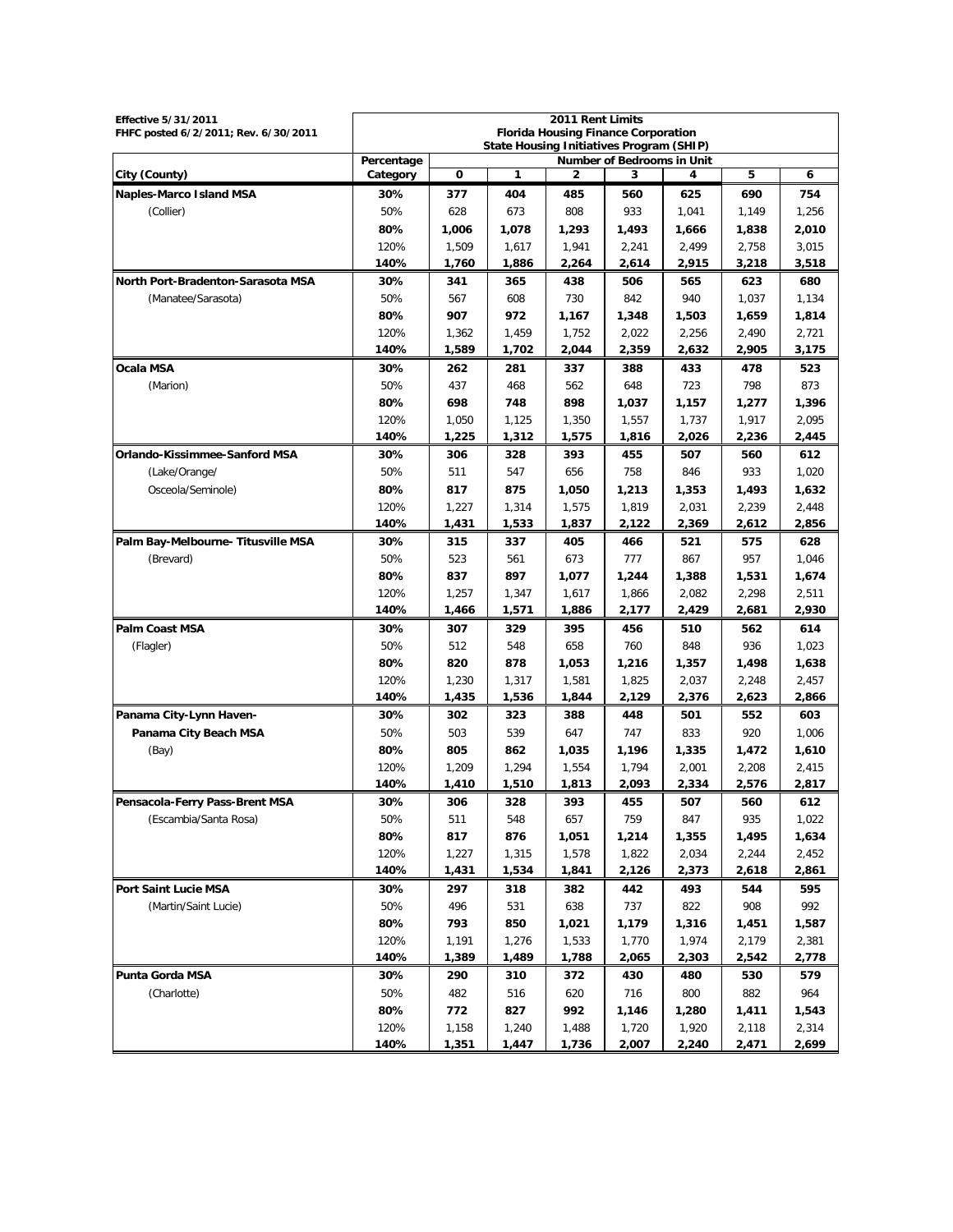| <b>Effective 5/31/2011</b><br>FHFC posted 6/2/2011; Rev. 6/30/2011 | 2011 Rent Limits<br><b>Florida Housing Finance Corporation</b><br>State Housing Initiatives Program (SHIP) |       |       |       |       |       |       |       |
|--------------------------------------------------------------------|------------------------------------------------------------------------------------------------------------|-------|-------|-------|-------|-------|-------|-------|
|                                                                    | Percentage<br>Number of Bedrooms in Unit                                                                   |       |       |       |       |       |       |       |
| City (County)                                                      | Category                                                                                                   | 0     | 1     | 2     | 3     | 4     | 5     | 6     |
| Sebastian-Vero Beach MSA                                           | 30%                                                                                                        | 297   | 318   | 382   | 442   | 493   | 544   | 595   |
| (Indian River)                                                     | 50%                                                                                                        | 496   | 531   | 638   | 737   | 822   | 908   | 992   |
|                                                                    | 80%                                                                                                        | 793   | 850   | 1,021 | 1,179 | 1,316 | 1,451 | 1,587 |
|                                                                    | 120%                                                                                                       | 1,191 | 1,276 | 1,533 | 1,770 | 1,974 | 2,179 | 2,381 |
|                                                                    | 140%                                                                                                       | 1,389 | 1,489 | 1,788 | 2,065 | 2,303 | 2,542 | 2,778 |
| <b>TALLAHASSEE MSA</b>                                             |                                                                                                            |       |       |       |       |       |       |       |
| <b>Tallahassee HMFA</b>                                            | 30%                                                                                                        | 332   | 356   | 427   | 494   | 551   | 608   | 665   |
| (Gadsden/Leon/                                                     | 50%                                                                                                        | 555   | 595   | 713   | 824   | 920   | 1,015 | 1,109 |
| Jefferson)                                                         | 80%                                                                                                        | 887   | 951   | 1,141 | 1,318 | 1,471 | 1,623 | 1,774 |
|                                                                    | 120%                                                                                                       | 1,332 | 1,428 | 1,713 | 1,978 | 2,208 | 2,436 | 2,662 |
|                                                                    | 140%                                                                                                       | 1,554 | 1,666 | 1,998 | 2,308 | 2,576 | 2,842 | 3,106 |
| <b>Wakulla County HMFA</b>                                         | 30%                                                                                                        | 315   | 337   | 405   | 466   | 521   | 575   | 628   |
|                                                                    | 50%                                                                                                        | 523   | 561   | 673   | 777   | 867   | 957   | 1,046 |
|                                                                    | 80%                                                                                                        | 837   | 897   | 1,077 | 1,244 | 1,388 | 1,531 | 1,674 |
|                                                                    | 120%                                                                                                       | 1,257 | 1,347 | 1,617 | 1,866 | 2,082 | 2,298 | 2,511 |
|                                                                    | 140%                                                                                                       | 1,466 | 1,571 | 1,886 | 2,177 | 2,429 | 2,681 | 2,930 |
| Tampa-St.Petersburg-Clearwater MSA                                 | 30%                                                                                                        | 297   | 318   | 382   | 441   | 492   | 543   | 593   |
| (Hernando/Hillsborough/                                            | 50%                                                                                                        | 495   | 530   | 636   | 735   | 820   | 904   | 988   |
| Pasco/Pinellas)                                                    | 80%                                                                                                        | 791   | 848   | 1,017 | 1,175 | 1,311 | 1,446 | 1,582 |
|                                                                    | 120%                                                                                                       | 1.188 | 1,272 | 1,527 | 1,764 | 1,968 | 2,170 | 2,373 |
|                                                                    | 140%                                                                                                       | 1,386 | 1,484 | 1,781 | 2,058 | 2,296 | 2,532 | 2,768 |
| <b>Bradford County</b>                                             | 30%                                                                                                        | 263   | 282   | 338   | 391   | 437   | 482   | 526   |
|                                                                    | 50%                                                                                                        | 440   | 471   | 565   | 653   | 728   | 803   | 878   |
|                                                                    | 80%                                                                                                        | 703   | 753   | 903   | 1,044 | 1,165 | 1,285 | 1,405 |
|                                                                    | 120%                                                                                                       | 1,056 | 1,131 | 1,356 | 1,567 | 1,749 | 1,929 | 2,108 |
|                                                                    | 140%                                                                                                       | 1,232 | 1,319 | 1,582 | 1,828 | 2,040 | 2,250 | 2,459 |
| <b>Calhoun County</b>                                              | 30%                                                                                                        | 238   | 255   | 306   | 353   | 395   | 436   | 476   |
|                                                                    | 50%                                                                                                        | 397   | 425   | 510   | 589   | 657   | 725   | 792   |
|                                                                    | 80%                                                                                                        | 635   | 680   | 816   | 942   | 1,051 | 1,160 | 1,268 |
|                                                                    | 120%                                                                                                       | 954   | 1,021 | 1,224 | 1,414 | 1,578 | 1,740 | 1,902 |
|                                                                    | 140%                                                                                                       | 1,113 | 1,191 | 1,428 | 1,650 | 1,841 | 2,030 | 2,219 |
| <b>Citrus County</b>                                               | 30%                                                                                                        | 250   | 267   | 321   | 370   | 413   | 456   | 498   |
|                                                                    | 50%                                                                                                        | 416   | 445   | 535   | 617   | 688   | 760   | 831   |
|                                                                    | 80%                                                                                                        | 665   | 712   | 855   | 988   | 1,102 | 1,216 | 1,330 |
|                                                                    | 120%                                                                                                       | 999   | 1,069 | 1,284 | 1,482 | 1,653 | 1,824 | 1,995 |
|                                                                    | 140%                                                                                                       | 1,165 | 1,247 | 1,498 | 1,729 | 1,928 | 2,128 | 2,327 |
| <b>Columbia County</b>                                             | 30%                                                                                                        | 255   | 273   | 327   | 378   | 422   | 466   | 509   |
|                                                                    | 50%                                                                                                        | 425   | 455   | 546   | 630   | 703   | 776   | 848   |
|                                                                    | 80%                                                                                                        | 680   | 728   | 873   | 1,009 | 1,126 | 1,242 | 1,358 |
|                                                                    | 120%                                                                                                       | 1,020 | 1,092 | 1,311 | 1,513 | 1,689 | 1,864 | 2,037 |
|                                                                    | 140%                                                                                                       | 1,190 | 1,274 | 1,529 | 1,765 | 1,970 | 2,175 | 2,376 |
| <b>DeSoto County</b>                                               | 30%                                                                                                        | 238   | 255   | 306   | 353   | 395   | 436   | 476   |
|                                                                    | 50%                                                                                                        | 397   | 425   | 510   | 589   | 657   | 725   | 792   |
|                                                                    | 80%                                                                                                        | 635   | 680   | 816   | 942   | 1,051 | 1,160 | 1,268 |
|                                                                    | 120%                                                                                                       | 954   | 1,021 | 1,224 | 1,414 | 1,578 | 1,740 | 1,902 |
|                                                                    | 140%                                                                                                       | 1,113 | 1,191 | 1,428 | 1,650 | 1,841 | 2,030 | 2,219 |
| <b>Dixie County</b>                                                | 30%                                                                                                        | 238   | 255   | 306   | 353   | 395   | 436   | 476   |
|                                                                    | 50%                                                                                                        | 397   | 425   | 510   | 589   | 657   | 725   | 792   |
|                                                                    | 80%                                                                                                        | 635   | 680   | 816   | 942   | 1,051 | 1,160 | 1,268 |
|                                                                    | 120%                                                                                                       | 954   | 1,021 | 1,224 | 1,414 | 1,578 | 1,740 | 1,902 |
|                                                                    | 140%                                                                                                       | 1,113 | 1,191 | 1,428 | 1,650 | 1,841 | 2,030 | 2,219 |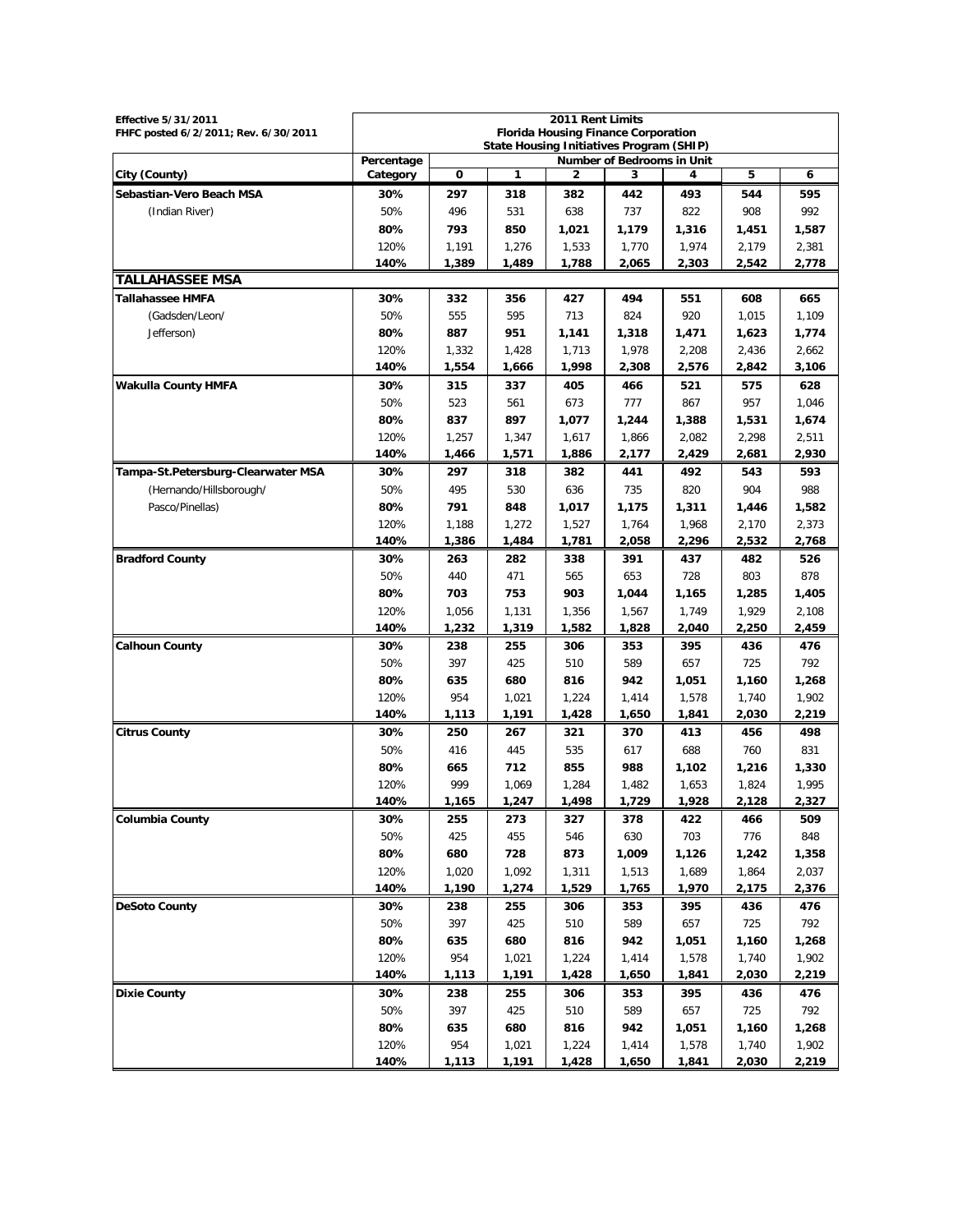| <b>Effective 5/31/2011</b>           | 2011 Rent Limits                                                                       |              |                |                |                |                |                |                |
|--------------------------------------|----------------------------------------------------------------------------------------|--------------|----------------|----------------|----------------|----------------|----------------|----------------|
| FHFC posted 6/2/2011; Rev. 6/30/2011 | <b>Florida Housing Finance Corporation</b><br>State Housing Initiatives Program (SHIP) |              |                |                |                |                |                |                |
|                                      | Percentage<br><b>Number of Bedrooms in Unit</b>                                        |              |                |                |                |                |                |                |
| City (County)                        | Category                                                                               | 0            | 1              | 2              | 3              | 4              | 5              | 6              |
| <b>Franklin County</b>               | 30%                                                                                    | 253          | 271            | 326            | 376            | 420            | 463            | 505            |
|                                      | 50%                                                                                    | 421          | 451            | 541            | 625            | 697            | 770            | 841            |
|                                      | 80%                                                                                    | 673          | 721            | 866            | 1,001          | 1,117          | 1,232          | 1,347          |
|                                      | 120%                                                                                   | 1,011        | 1,083          | 1,299          | 1,501          | 1,674          | 1,848          | 2,020          |
|                                      | 140%                                                                                   | 1,179        | 1,263          | 1,515          | 1,751          | 1,953          | 2,156          | 2,356          |
| <b>Glades County</b>                 | 30%                                                                                    | 242          | 260            | 312            | 360            | 402            | 443            | 484            |
|                                      | 50%                                                                                    | 405          | 433            | 520            | 600            | 670            | 739            | 808            |
|                                      | 80%                                                                                    | 647          | 693            | 832            | 961            | 1,072          | 1,183          | 1,293          |
|                                      | 120%<br>140%                                                                           | 972<br>1,134 | 1,041<br>1,214 | 1,248<br>1,456 | 1,441<br>1,681 | 1,608<br>1,876 | 1,774<br>2,070 | 1,940<br>2,263 |
| <b>Gulf County</b>                   | 30%                                                                                    | 261          | 280            | 336            | 387            | 432            | 477            | 521            |
|                                      | 50%                                                                                    | 435          | 465            | 558            | 645            | 720            | 794            | 868            |
|                                      | 80%                                                                                    | 695          | 745            | 893            | 1,032          | 1,152          | 1,271          | 1,389          |
|                                      | 120%                                                                                   | 1,044        | 1,117          | 1,341          | 1,548          | 1,728          | 1,906          | 2,083          |
|                                      | 140%                                                                                   | 1,218        | 1,303          | 1,564          | 1,806          | 2,016          | 2,224          | 2,430          |
| <b>Hamilton County</b>               | 30%                                                                                    | 238          | 255            | 306            | 353            | 395            | 436            | 476            |
|                                      | 50%                                                                                    | 397          | 425            | 510            | 589            | 657            | 725            | 792            |
|                                      | 80%                                                                                    | 635          | 680            | 816            | 942            | 1,051          | 1,160          | 1,268          |
|                                      | 120%                                                                                   | 954          | 1,021          | 1,224          | 1,414          | 1,578          | 1,740          | 1,902          |
|                                      | 140%                                                                                   | 1,113        | 1,191          | 1,428          | 1,650          | 1,841          | 2,030          | 2,219          |
| <b>Hardee County</b>                 | 30%                                                                                    | 241          | 258            | 310            | 357            | 398            | 440            | 481            |
|                                      | 50%                                                                                    | 402          | 431            | 517            | 596            | 666            | 735            | 803            |
|                                      | 80%                                                                                    | 642          | 688            | 826            | 954            | 1,065          | 1,175          | 1,284          |
|                                      | 120%                                                                                   | 966          | 1,035          | 1,242          | 1,432          | 1,599          | 1,764          | 1,927          |
|                                      | 140%                                                                                   | 1,127        | 1,207          | 1,449          | 1,671          | 1,865          | 2,058          | 2,249          |
| <b>Hendry County</b>                 | 30%                                                                                    | 238          | 255            | 306            | 353            | 395            | 436            | 476            |
|                                      | 50%                                                                                    | 397          | 425            | 510            | 589            | 657            | 725            | 792            |
|                                      | 80%                                                                                    | 635          | 680            | 816            | 942            | 1,051          | 1,160          | 1,268          |
|                                      | 120%                                                                                   | 954          | 1,021          | 1,224          | 1,414          | 1,578          | 1,740          | 1,902          |
|                                      | 140%                                                                                   | 1,113        | 1,191          | 1,428          | 1,650          | 1,841          | 2,030          | 2,219          |
| <b>Highlands County</b>              | 30%                                                                                    | 238          | 255            | 306            | 353            | 395            | 436            | 476            |
|                                      | 50%                                                                                    | 397          | 425            | 510            | 589            | 657            | 725            | 792            |
|                                      | 80%                                                                                    | 635          | 680            | 816            | 942            | 1,051          | 1,160          | 1,268          |
|                                      | 120%                                                                                   | 954          | 1,021          | 1,224          | 1,414          | 1,578          | 1.740          | 1,902          |
|                                      | 140%                                                                                   | 1,113        | 1,191          | 1,428          | 1,650          | 1,841          | 2,030          | 2,219          |
| <b>Holmes County</b>                 | 30%                                                                                    | 238<br>397   | 255            | 306            | 353<br>589     | 395            | 436            | 476            |
|                                      | 50%<br>80%                                                                             | 635          | 425<br>680     | 510<br>816     | 942            | 657<br>1,051   | 725<br>1,160   | 792            |
|                                      | 120%                                                                                   | 954          | 1,021          | 1,224          | 1,414          | 1,578          | 1,740          | 1,268<br>1,902 |
|                                      | 140%                                                                                   | 1,113        | 1,191          | 1,428          | 1,650          | 1,841          | 2,030          | 2,219          |
| <b>Jackson County</b>                | 30%                                                                                    | 255          | 273            | 327            | 378            | 422            | 466            | 509            |
|                                      | 50%                                                                                    | 425          | 455            | 546            | 630            | 703            | 776            | 848            |
|                                      | 80%                                                                                    | 680          | 728            | 873            | 1,009          | 1,126          | 1,242          | 1,358          |
|                                      | 120%                                                                                   | 1,020        | 1,092          | 1,311          | 1,513          | 1,689          | 1,864          | 2,037          |
|                                      | 140%                                                                                   | 1,190        | 1,274          | 1,529          | 1,765          | 1,970          | 2,175          | 2,376          |
| <b>Lafayette County</b>              | 30%                                                                                    | 260          | 278            | 335            | 386            | 431            | 476            | 519            |
|                                      | 50%                                                                                    | 433          | 464            | 557            | 643            | 718            | 792            | 866            |
|                                      | 80%                                                                                    | 693          | 743            | 891            | 1,030          | 1,148          | 1,268          | 1,386          |
|                                      | 120%                                                                                   | 1,041        | 1,114          | 1,338          | 1,545          | 1,725          | 1,902          | 2,079          |
|                                      | 140%                                                                                   | 1,214        | 1,300          | 1,561          | 1,802          | 2,012          | 2,219          | 2,425          |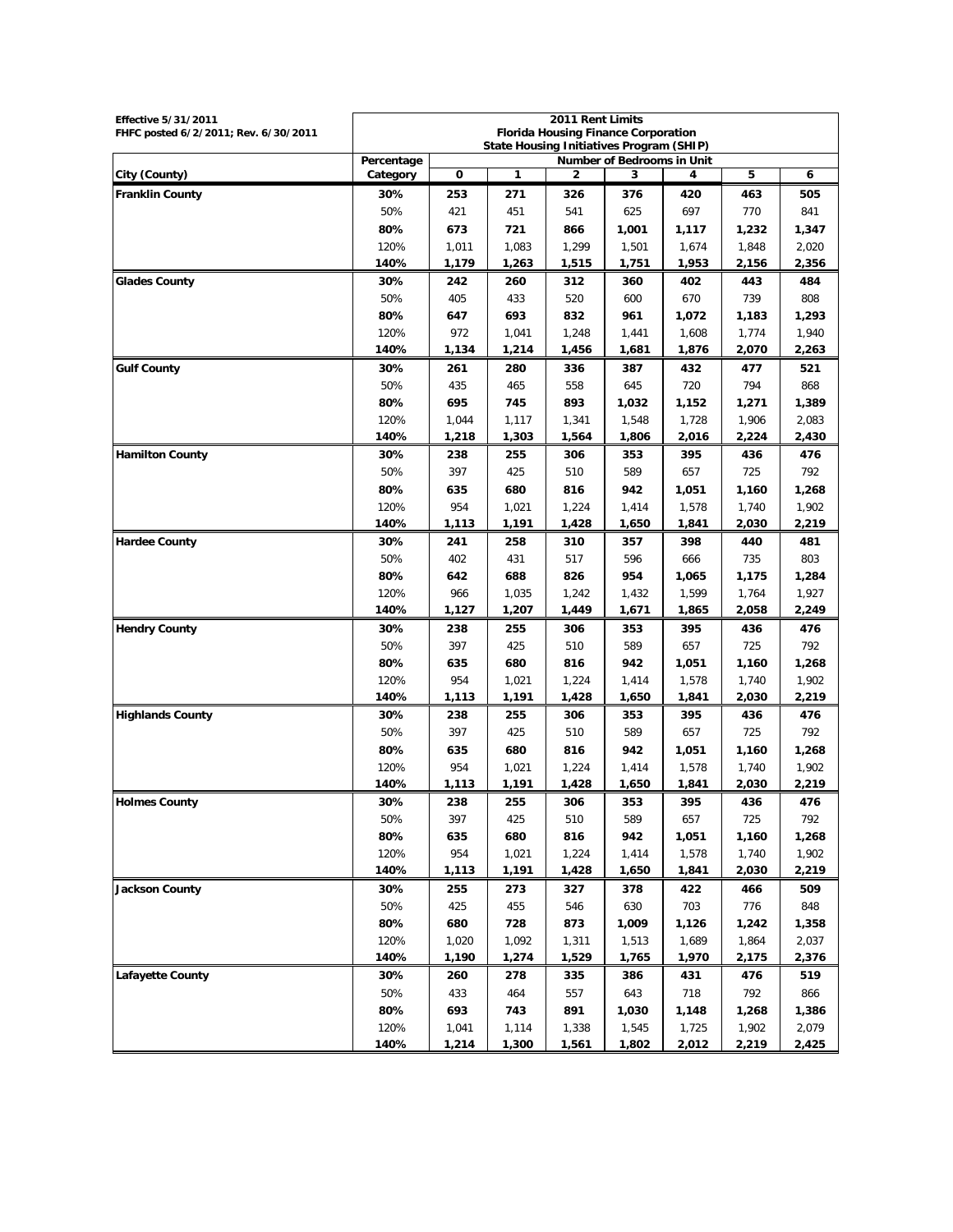| 2011 Rent Limits<br><b>Effective 5/31/2011</b> |                                          |            |                                          |                                            |                |                |                |                |  |
|------------------------------------------------|------------------------------------------|------------|------------------------------------------|--------------------------------------------|----------------|----------------|----------------|----------------|--|
| FHFC posted 6/2/2011; Rev. 6/30/2011           |                                          |            | State Housing Initiatives Program (SHIP) | <b>Florida Housing Finance Corporation</b> |                |                |                |                |  |
|                                                | Percentage<br>Number of Bedrooms in Unit |            |                                          |                                            |                |                |                |                |  |
| City (County)                                  | Category                                 | 0          | 1                                        | 2                                          | 3              | 4              | 5              | 6              |  |
| <b>Levy County</b>                             | 30%                                      | 238        | 255                                      | 306                                        | 353            | 395            | 436            | 476            |  |
|                                                | 50%                                      | 397        | 425                                      | 510                                        | 589            | 657            | 725            | 792            |  |
|                                                | 80%                                      | 635        | 680                                      | 816                                        | 942            | 1,051          | 1,160          | 1,268          |  |
|                                                | 120%                                     | 954        | 1,021                                    | 1,224                                      | 1,414          | 1,578          | 1,740          | 1,902          |  |
|                                                | 140%                                     | 1,113      | 1,191                                    | 1,428                                      | 1,650          | 1,841          | 2,030          | 2,219          |  |
| <b>Liberty County</b>                          | 30%                                      | 260        | 278                                      | 335                                        | 386            | 431            | 476            | 519            |  |
|                                                | 50%                                      | 433        | 464                                      | 557                                        | 643            | 718            | 792            | 866            |  |
|                                                | 80%                                      | 693        | 743                                      | 891                                        | 1,030          | 1,148          | 1,268          | 1,386          |  |
|                                                | 120%                                     | 1,041      | 1,114                                    | 1,338                                      | 1,545          | 1,725          | 1,902          | 2,079          |  |
|                                                | 140%                                     | 1,214      | 1,300                                    | 1,561                                      | 1,802          | 2,012          | 2,219          | 2,425          |  |
| <b>Madison County</b>                          | 30%                                      | 238        | 255                                      | 306                                        | 353            | 395            | 436            | 476            |  |
|                                                | 50%                                      | 397        | 425                                      | 510                                        | 589            | 657            | 725            | 792            |  |
|                                                | 80%                                      | 635<br>954 | 680                                      | 816                                        | 942            | 1,051          | 1,160          | 1,268          |  |
|                                                | 120%<br>140%                             | 1,113      | 1,021<br>1,191                           | 1,224<br>1,428                             | 1,414<br>1,650 | 1,578<br>1,841 | 1,740<br>2,030 | 1,902<br>2,219 |  |
| <b>Monroe County</b>                           | 30%                                      | 413        | 443                                      | 531                                        | 613            | 685            | 756            | 826            |  |
|                                                | 50%                                      | 688        | 738                                      | 886                                        | 1,023          | 1,141          | 1,259          | 1,377          |  |
|                                                | 80%                                      | 1,102      | 1,181                                    | 1,417                                      | 1,636          | 1,826          | 2,015          | 2,203          |  |
|                                                | 120%                                     | 1,653      | 1,771                                    | 2,127                                      | 2,455          | 2,739          | 3,022          | 3,305          |  |
|                                                | 140%                                     | 1,928      | 2,066                                    | 2,481                                      | 2,864          | 3,195          | 3,526          | 3,856          |  |
| <b>Okeechobee County</b>                       | 30%                                      | 238        | 255                                      | 306                                        | 353            | 395            | 436            | 476            |  |
|                                                | 50%                                      | 397        | 425                                      | 510                                        | 589            | 657            | 725            | 792            |  |
|                                                | 80%                                      | 635        | 680                                      | 816                                        | 942            | 1,051          | 1,160          | 1,268          |  |
|                                                | 120%                                     | 954        | 1,021                                    | 1,224                                      | 1,414          | 1,578          | 1,740          | 1,902          |  |
|                                                | 140%                                     | 1,113      | 1,191                                    | 1,428                                      | 1,650          | 1,841          | 2,030          | 2,219          |  |
| <b>Putnam County</b>                           | 30%                                      | 238        | 255                                      | 306                                        | 353            | 395            | 436            | 476            |  |
|                                                | 50%                                      | 397        | 425                                      | 510                                        | 589            | 657            | 725            | 792            |  |
|                                                | 80%                                      | 635        | 680                                      | 816                                        | 942            | 1,051          | 1,160          | 1,268          |  |
|                                                | 120%                                     | 954        | 1,021                                    | 1,224                                      | 1,414          | 1,578          | 1,740          | 1,902          |  |
|                                                | 140%                                     | 1,113      | 1,191                                    | 1,428                                      | 1,650          | 1,841          | 2,030          | 2,219          |  |
| <b>Sumter County</b>                           | 30%                                      | 262        | 281                                      | 337                                        | 388            | 433            | 478            | 523            |  |
|                                                | 50%                                      | 436        | 467                                      | 561                                        | 647            | 722            | 797            | 871            |  |
|                                                | 80%                                      | 697        | 747                                      | 897                                        | 1,036          | 1,156          | 1,276          | 1,394          |  |
|                                                | 120%                                     | 1,047      | 1,122                                    | 1,347                                      | 1,554          | 1,734          | 1,914          | 2,091          |  |
|                                                | 140%                                     | 1,221      | 1,309                                    | 1,571                                      | 1,813          | 2,023          | 2,233          | 2,440          |  |
| <b>Suwannee County</b>                         | 30%                                      | 240        | 257                                      | 308                                        | 356            | 397            | 438            | 479            |  |
|                                                | 50%                                      | 400        | 428                                      | 513                                        | 593            | 661            | 730            | 798            |  |
|                                                | 80%                                      | 638        | 684                                      | 821                                        | 949            | 1,058          | 1,168          | 1,277          |  |
|                                                | 120%                                     | 960        | 1,027                                    | 1,233                                      | 1,423          | 1,587          | 1,752          | 1,915          |  |
|                                                | 140%                                     | 1,120      | 1,198                                    | 1,438                                      | 1,660          | 1,851          | 2,044          | 2,234          |  |
| <b>Taylor County</b>                           | 30%                                      | 250        | 267                                      | 321                                        | 370            | 413            | 456            | 498            |  |
|                                                | 50%                                      | 416        | 445                                      | 535                                        | 617            | 688            | 760            | 831            |  |
|                                                | 80%                                      | 665        | 712                                      | 855                                        | 988            | 1,102          | 1,216          | 1,330          |  |
|                                                | 120%                                     | 999        | 1,069                                    | 1,284                                      | 1,482          | 1,653          | 1,824          | 1,995          |  |
|                                                | 140%                                     | 1,165      | 1,247                                    | 1,498                                      | 1,729          | 1,928          | 2,128          | 2,327          |  |
| <b>Union County</b>                            | 30%                                      | 270        | 289                                      | 347                                        | 400            | 447            | 493            | 539            |  |
|                                                | 50%<br>80%                               | 450<br>718 | 481<br>770                               | 577<br>923                                 | 667<br>1,067   | 745<br>1,191   | 821            | 897            |  |
|                                                | 120%                                     | 1,080      | 1,156                                    | 1,386                                      | 1,602          | 1,788          | 1,314<br>1,972 | 1,436<br>2,154 |  |
|                                                | 140%                                     | 1,260      | 1,349                                    | 1,617                                      | 1,869          | 2,086          | 2,301          | 2,513          |  |